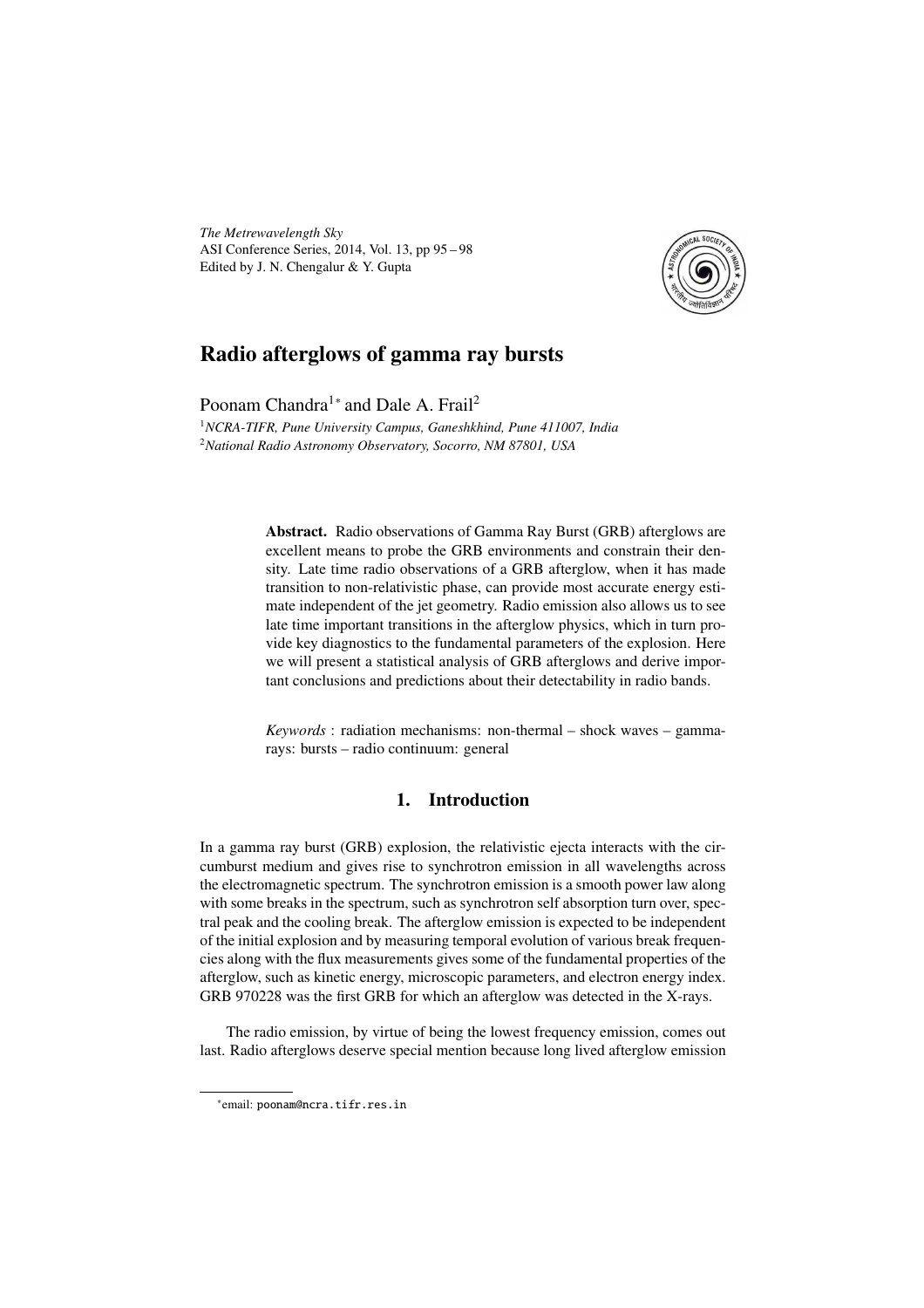traces afterglow properties, when the GRB jet has made transition to sub-relativistic phase and its geometry has become quasi-spherical. This allows us to determine the accurate energetics of the GRB independent of its jet geometry, e.g. GRB 970508 (Frail et al. 2000), GRB 030329 (van der Horst et al. 2008). In addition, measurements of early time scintillation can put strong constraints on the fireball size, e.g. GRB 970508 (Frail et al. 1997), GRB 070125 (Chandra et al. 2008). Very Long Baseline Interferometry (VLBI) measurements of GRB 030329 have not only measured the fireball size but subsequent size measurements have confirmed the relativistic expansion of the fireball. In addition, radio emission is the only way to estimate the density of the circumburst medium, since synchrotron self absorption turn over is observable only in radio bands. This has been crucial to reveal extremely different environments of two very high redshift GRBs, e.g., GRB 050904 (Frail et al. 2006), and GRB 090423 (Chandra et al. 2010). Due to the effect of negative k-correction effect, GRBs are observable at very high redshift in radio bands (Frail et al. 2006; Chandra & Frail 2012).

#### 2. Detectability of radio afterglows

Since the launch of Swift, there has been a revolution in the afterglow physics. In optical bands, the afterglow detection rate jumped from 48% to 75%, whereas in Xray bands it increased from 42% to 93% (Chandra & Frail 2012). This is owing to X-ray telescope (XRT) and ultra-violet (UVOT) instruments on-board Swift which could promptly look for the afterglows, but also due to faster response of the Burst Alert Transient (BAT), due to which ground based telescopes could point towards the bursts within minutes and catch the afterglow at early epoch. However, radio detection rate has remained about 1/3rd of total radio observed afterglows and unchanged (34% to 29%). Radio emission being long lasting emission, time has not been a constraint, however, we have attempted to determine whether the non-detectability of the afterglows in the radio bands are sensitivity limited. We have carried out a study to determine the detectability of radio GRBs.

We compare various properties of the GRB radio afterglows which were observed from 1997 onwards and until 2010, i.e. before the expanded Very Large Array (EVLA). We have found that the higher average redshift of Swift GRBs is not responsible for lack of increased GRB detections (Fig. 1, left panel). This is owing to negative-k correction effects (Ciardi & Loeb 2012). However, detectability of radio afterglows is a function of their prompt energy, fluence, X-ray emission and optical emission (Fig. 2). We estimated that 86% of the radio detected afterglows have fluences higher than  $10^{-6}$  erg cm<sup>-2</sup>. We also found that there is higher probability for an afterglow to be detectable in radio bands if the bolometric energy is higher. The 63% of the radio detected afterglows had isotropic energy  $> 10^{53}$  ergs. Similarly detectability of radio afterglows is a strong function of their optical and X-ray flux. In Fig. 2 (lower panel), we plot detectability as a function of 0.2–10 keV X-ray flux at 11 hr and R-band optical flux at 11 hr. It is clear that the radio detected events peak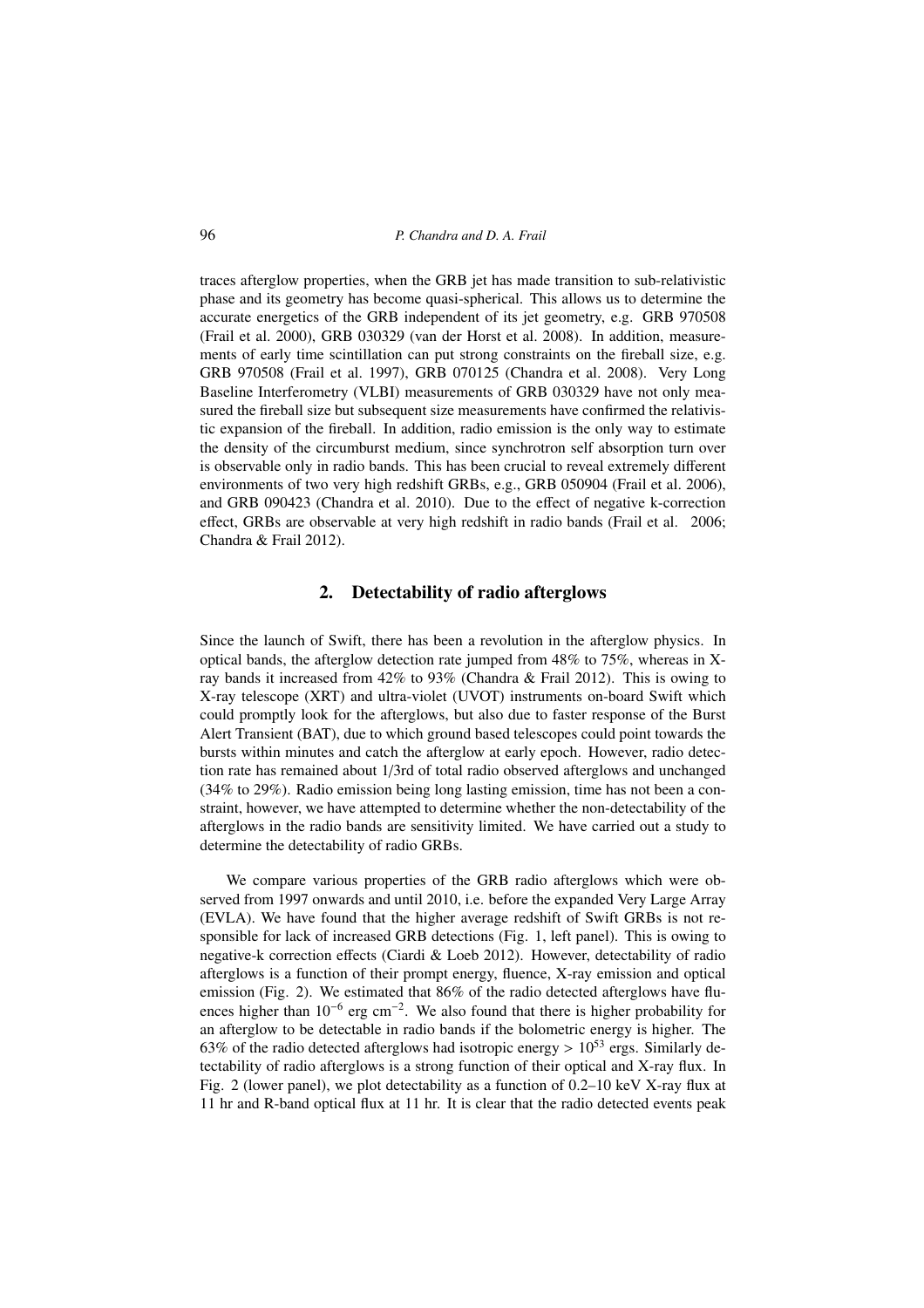

Figure 1. Left: The redshift distribution of the detected (hatched histogram) vs. non-detected (filled histogram) radio afterglows for the complete sample. Right: The k-corrected radio spectral luminosities at 8.5 GHz for radio-detected afterglows (black circles) vs. non-detected  $3\sigma$ luminosity upper limits (red triangles) with respect to the rest-frame time.



Figure 2. Upper left panel: fluence distribution of the radio-detected sample (hatched histogram) vs. the non-detected sample (filled histogram). Upper right panel: isotropic-equivalent  $\gamma$ -ray energy distribution of the radio-detected sample (hatched histogram) vs. the non-detected sample (gray filled histogram). Lower left panel: X-ray flux at 11 hr distribution of the radiodetected sample (hatched histogram) vs. the non-detected sample (gray filled histogram). Optical flux density distribution of the radio-detected sample (hatched histogram) vs. the nondetected sample (gray filled histogram).

in the range of  $10^{-12} - 10^{-11}$  erg cm<sup>-2</sup> s<sup>-1</sup> in X-rays and in  $10 - 100 \,\mu$ Jy in the optical bands, whereas non-detected events peak in the  $10^{-13} - 10^{-12}$  erg cm<sup>-2</sup> s<sup>-1</sup> range in X-rays and in  $1 - 10 \mu Jy$  range in the optical bands. This clearly indicates that the above four properties can be a good indicator whether a burst will be detected in radio bands or not.